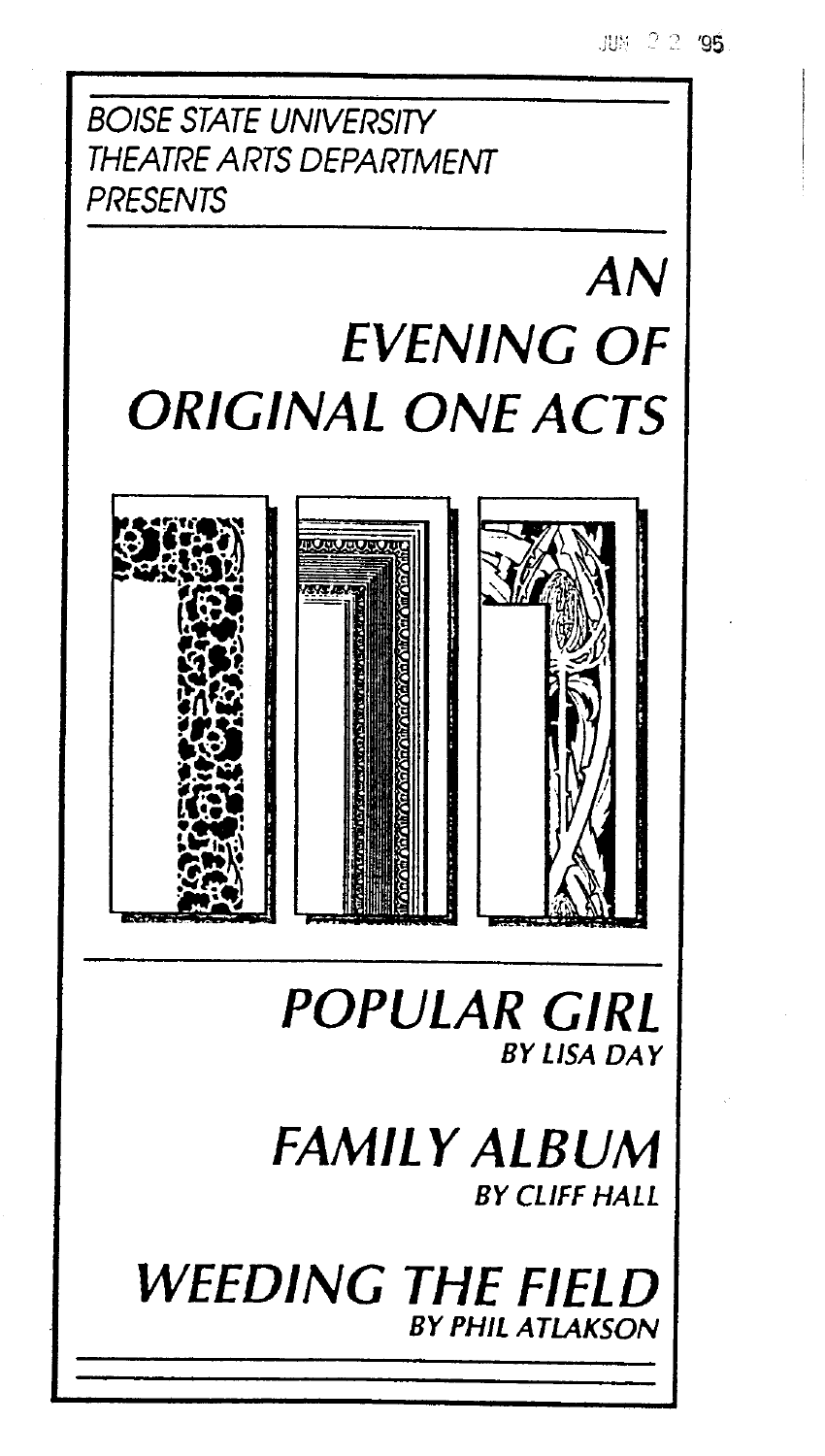## **POPULAR GIRL**

#### **BY LISA DAY**

Directed by Terri April Dillion

Tali.......Kimberly Boester

Barbara....Julie Starr

Voice of Principal

.... Will Spearman

Lighting by Bob Parsley Soundboard Operator: Bretta Perry

This play is entered in the National Student Playwriting Awards Program,<br>the New Short Play Awards Program<br>and is being considered for the Columbia Pictures Television Playwriting Award and the Angels New Play Production Award.

Running Time: 30 minutes

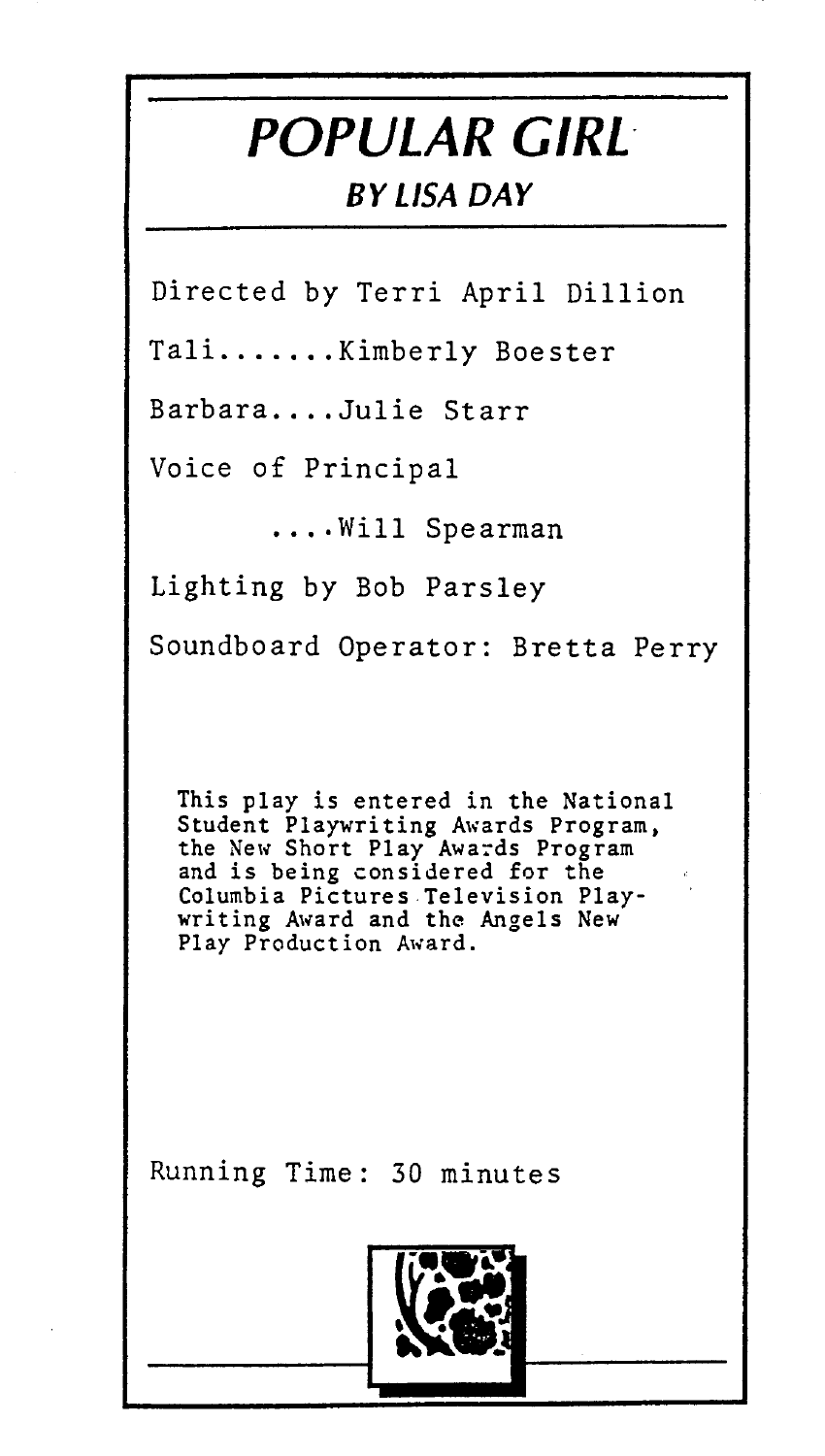### **FAMILY ALBUM BY CLIFF HALL**

Directed by Lucas McClure

Jeff.....Chris Thometz

Gracie ... Rebecca L. Shuster

Lisa..... Beth Ringert

Mom......Cynthia Gaede

Lighting by Bob Parsley

This play is entered in the National Student Playwriting Awards Program, the New Short Play Awards Program and is being considered for the Columbia Pictures Television Play-<br>writing Award

Running Time: 45 minutes

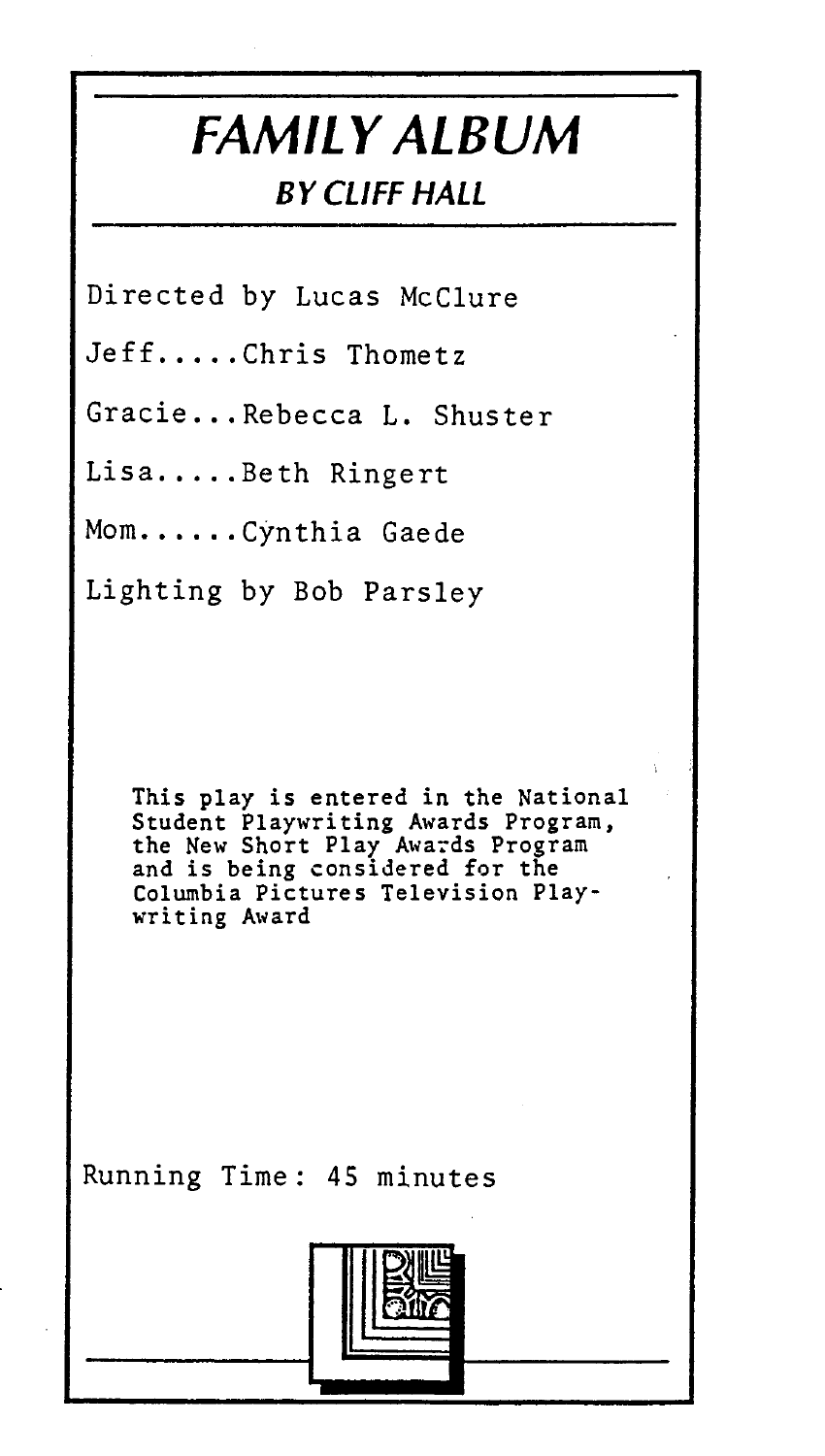### **WEEDING THE FIELD**  *BY PHIL ATLAKSON*

Directed by Philip W. Atlakson Performed by Kirstin Allen\* Costume by Michael Baltzell Lighting by Bob Parsley Spundboard Operator: Bretta Perry

\*Senior Project

Running Time: 75 minutes

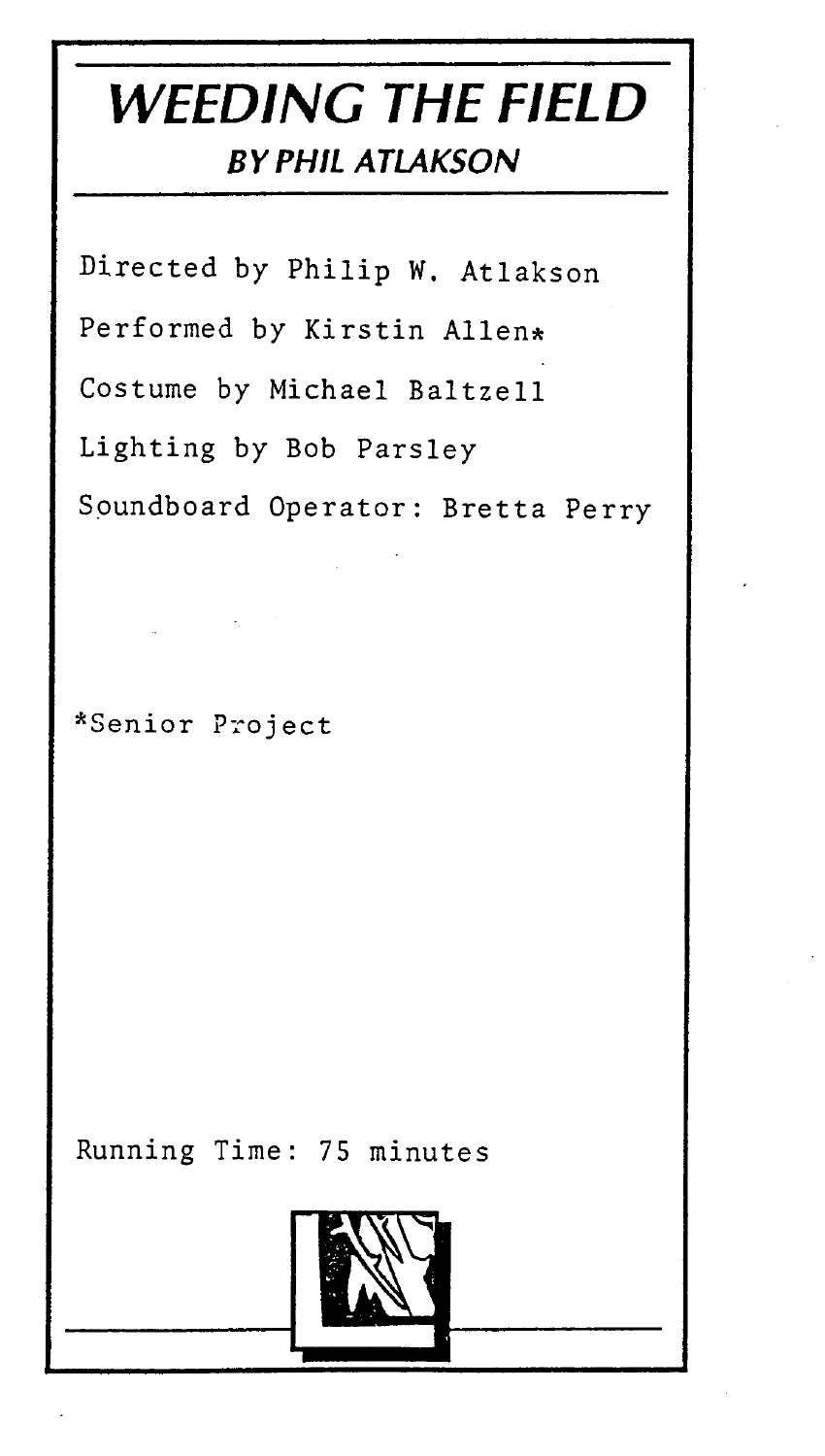# **ACKNOWLEDGEMENTS**

```
Idaho Shakespeare Festival 
Idaho Commission on the Arts<br>Boise State University
Sandy Cavanaugh<br>Terri April Dillion
Mike Hartwell 
Arlette Bankston 
Will Spearman<br>Lisa Day
Rod Ceballos
Judy Pittman 
Phil Atlakson and the Playwriting Class 
St. Luke's Regional Medical Center 
Channel 27
```